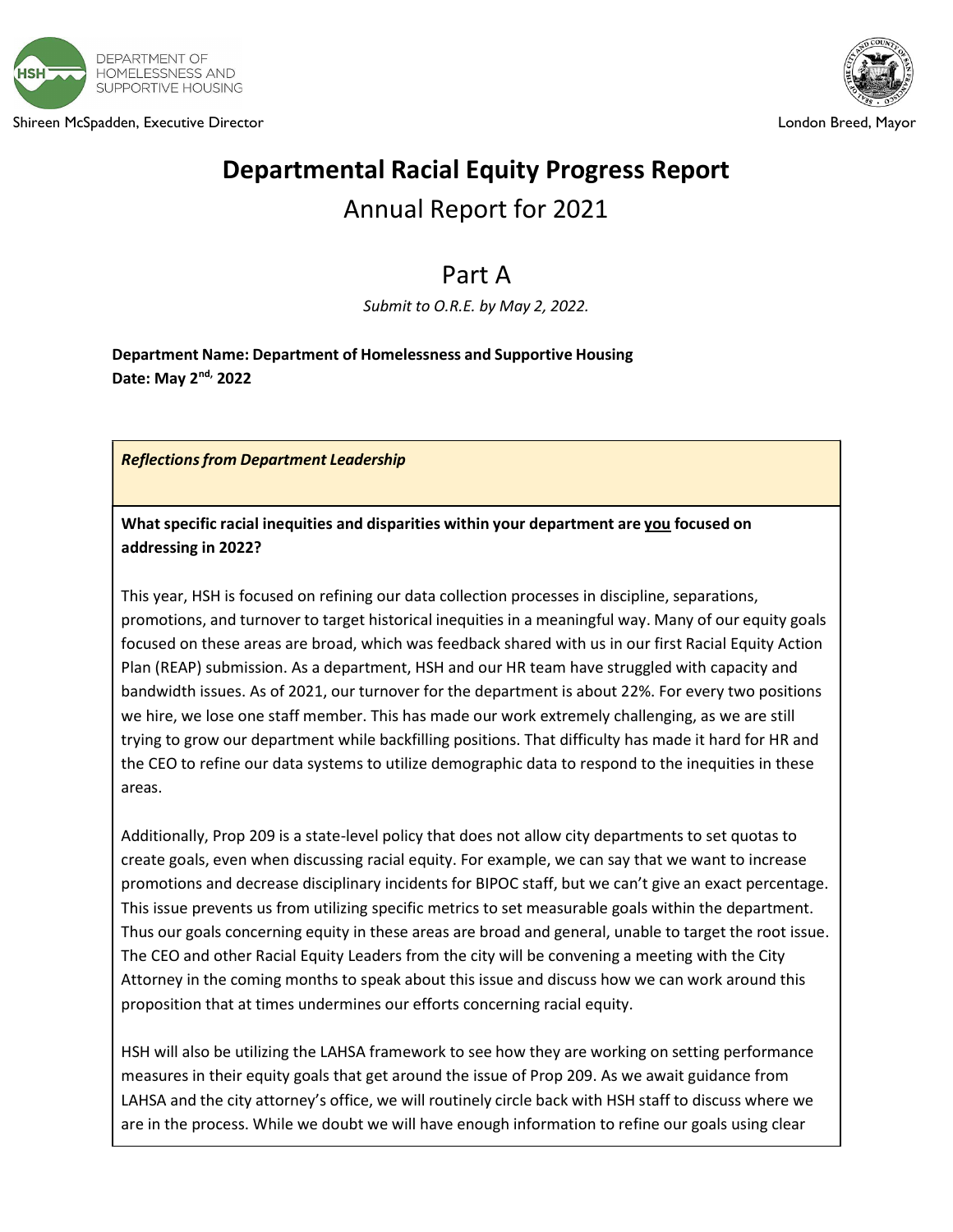metrics by the time the progress report is submitted, we will ensure that we share updated progress with staff at our monthly meetings to ensure transparency in our goal setting. Once we have received clear guidance from the city attorney's office, we will share our updated goals and update our progress report to share with our constituencies.

One question we hope to answer is how we set meaningful racial equity goals without being able to center specific marginalized communities. A possible way to work around this issue is to create goals through an intersectional lens and then use the end-of-year data to target disparities in those outcomes. For example, we can reduce disciplinary incidents of historically marginalized staff by 20- 30%. Then use previous year data and updated data disaggregated by race, ethnicity, gender, and sexuality to determine where inequity persists. Still, a challenge here is that with a goal utilizing intersectionality without centering on specific communities, this approach has the potential to still be inequitable in its formation.

Finally, the CEO and DEI Committee used the first quarter of this year to refine our feedback from staff via the DEI Survey, ORE, and the NIS Report to determine our internal and external equity priorities for the year. Our major priorities are to implement mandatory staff trainings focused on anti-racism and intersectional equity, create a peer mentorship program to increase promotional pathways for BIPOC employees, and refining our data collection processes to respond to inequities within our department concerning disciplinary incidents, separations, turnover, and promotions.

Our Additional Equity Priorities are stated below.

Internal equity focus areas:

- Develop and disseminate a policy that addresses institutional and interpersonal discrimination and bias and share the protocol to follow with staff when incidents arise.
- Develop consistent communication around progress and growth areas concerning equity initiatives and priorities.
- Implement a mentorship program so that BIPOC employees have access to promotions.
- Improve workforce equity by targeting hiring, recruitment, and retention practices.
	- Speak to what is within our control and what is outside of our control and advocate against policies that perpetuate systemic oppression at the city level.
- Design and facilitate a series of training(s) focused on diversity, equity, and inclusion, addressing systemic, institutional, interpersonal, and internalized manifestations of oppression and discrimination.
- Develop solutions to address the bandwidth of colleagues and hire consultants to support our gap areas so that colleagues can have a work-life balance that sustains them in this work.

External equity focus areas: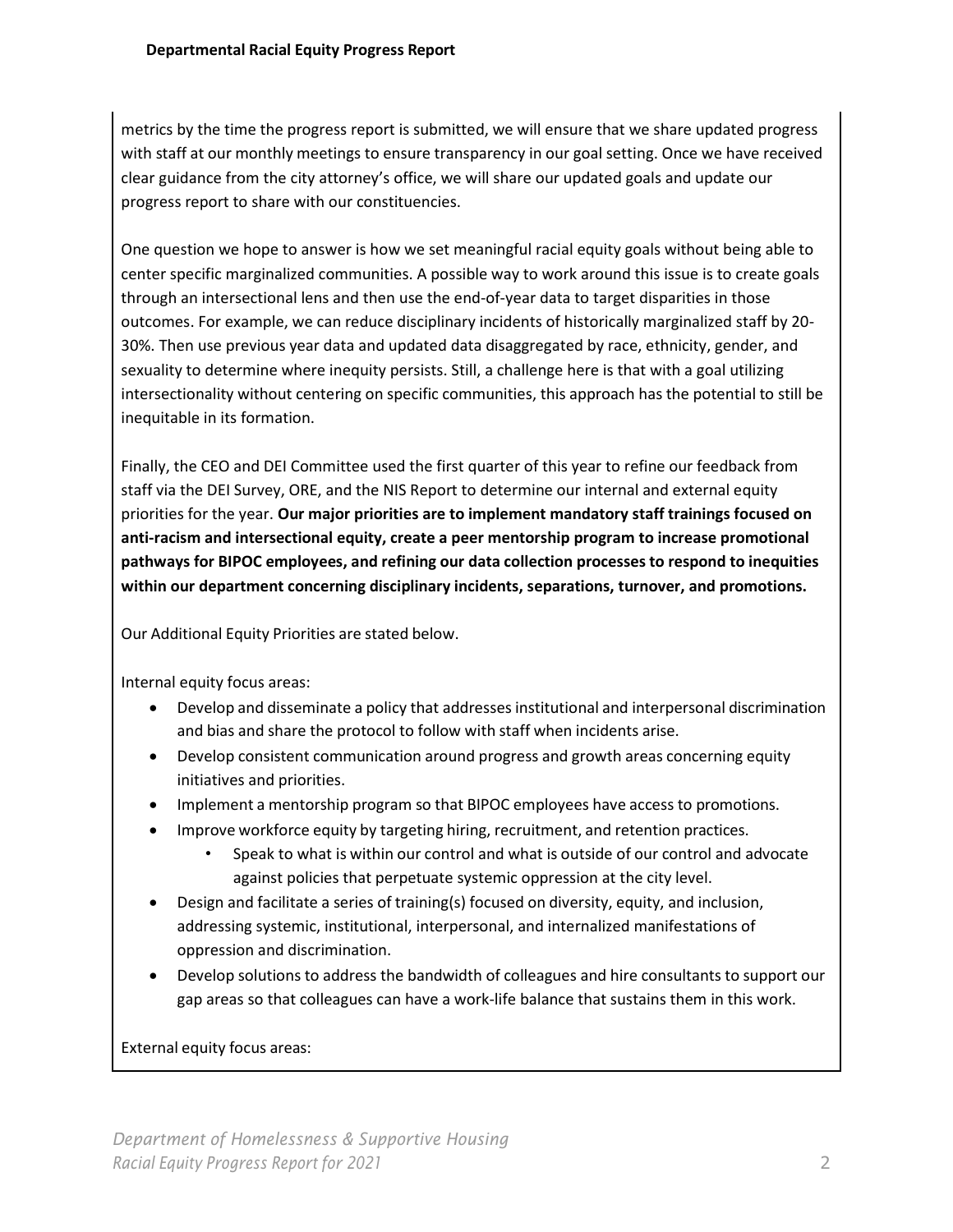- Develop strategies to improve equity within our contracts to increase the number of contracts awarded to BIPOC serving organizations.
- Develop systems to support BIPOC organizations better to expand their services.
- Target racial disparities in the homeless response system and coordinated entry to lessen the impact of marginalized communities' overrepresentation in HRS.
- Define equity goals and set accountability methods in collaboration with service providers and those with lived expertise to restore trust in the community and work in solidarity with the organizations and clients we serve to end homelessness.
- Address wage equity, capacity building, and technical assistance for BIPOC organizations.

Please describe your engagement to date with your Racial Equity Leaders. What specific types of support are you providing your Racial Equity Leaders and other employees doing this work?

We have 3 Racial Equity Leaders in the department who support the work of our equity initiatives. We provide comp-time to one of the Racial Equity Leaders who engages in our equity work part-time. Additionally, each of the leaders attends the monthly convenings with ORE and supports the work of the department by collaborating with the CEO (full-time equity leader).

Acknowledged by [name] and [title], [date], [signature] Anthony Bush. Chief Equity Officer. 4.22.2022

### 1. Hiring and Recruitment

#### Goals and performance measures

HSH began FY 21/22 with a robust and aggressive hiring plan to fill the 65 vacancies that existed within the Department and staffing the Shelter-in-Place Programs and Shelter-in-Place Rehousing teams. HSH invested significantly in a work order with the Department of Human Resources (DHR) to help HSH fill its vacancies. Additional goals and performance measures:

- Diverse applicant pools for each recruitment process. HSH will ensure that there are no disparities in the applicant pool based on race, ethnicity, gender identity, and sexual orientation.
- Advertise positions outside of the City's careers' page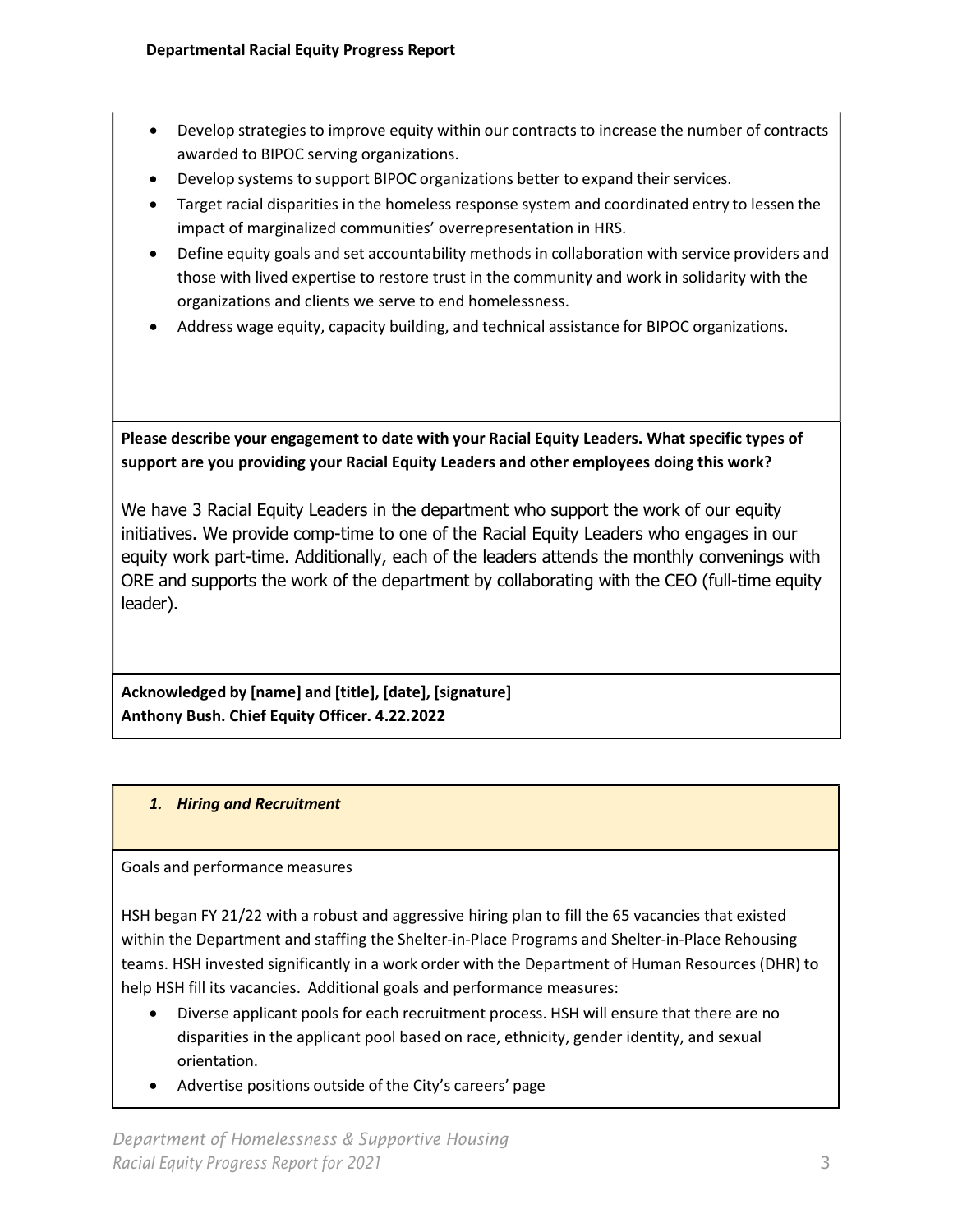- Evaluate DEI proficiency in the recruitment process
- De-mystify the City's recruitment and selection process
- Increase diversity in HSH Leadership positions to ensure there are no disparities in leadership based on race, ethnicity, gender identity, and sexual orientation.

#### Changes implemented over the 2021 calendar year.

If relevant, include action numbers from the REAP.

- Required all interview panelists to take Implicit Bias in Hiring training
- Include a DEI question in all interviews
- Screened and selected an executive search firm for deputy-level recruitments with an eye to vendors' strategy and track record in recruiting diverse candidate pools.
- 1.4.8. Expand upon the default Certification Rule of Three Scores. For example, expand to the Rule of Ten or more – HSH secured Rule of Ten Scores from SEIU and L21 for exams administered in FY 21/22
- 1.4.6. Decrease and close lags and long wait times in hiring, interviewing, and onboarding processes that can cause delays in service provision and potential economic harm to interested applicants.
	- HSH HR team members worked on the first draft of HSH's recruitment process.
	- HSH HR worked on improved communication with hiring managers and candidates to reduce a lag in response times
	- HSH invested significantly in a DHR Work Order team to take on recruitments and examinations
- 1.2.2. Foster relationships with non-traditional outlets, community-based organizations, BIPOC professional networks, re-entry programs, SFUSD, and community college systems that could feed into open positions.
	- HSH HR attended the Diversity Workgroup meetings to build HSH's network with nontraditional outlets.
	- HSH HR utilized social media (LinkedIn, Twitter, Facebook) to advertise positions.
	- HSH HR attended several job fairs on 1/15/22, 1/22/22, 1/29/22, 2/12/22, 2/26/22, and 4/23/22.
- Hired HSH's Chief Equity Officer.

Priority actions for 2022 calendar year, including opportunities for staff input and decision-making If relevant, include action item numbers from the REAP. Please also highlight any significant revisions made to the REAP since the first submission.

● Continue to provide resources and training to staff, so they feel comfortable with the City's recruitment and selection process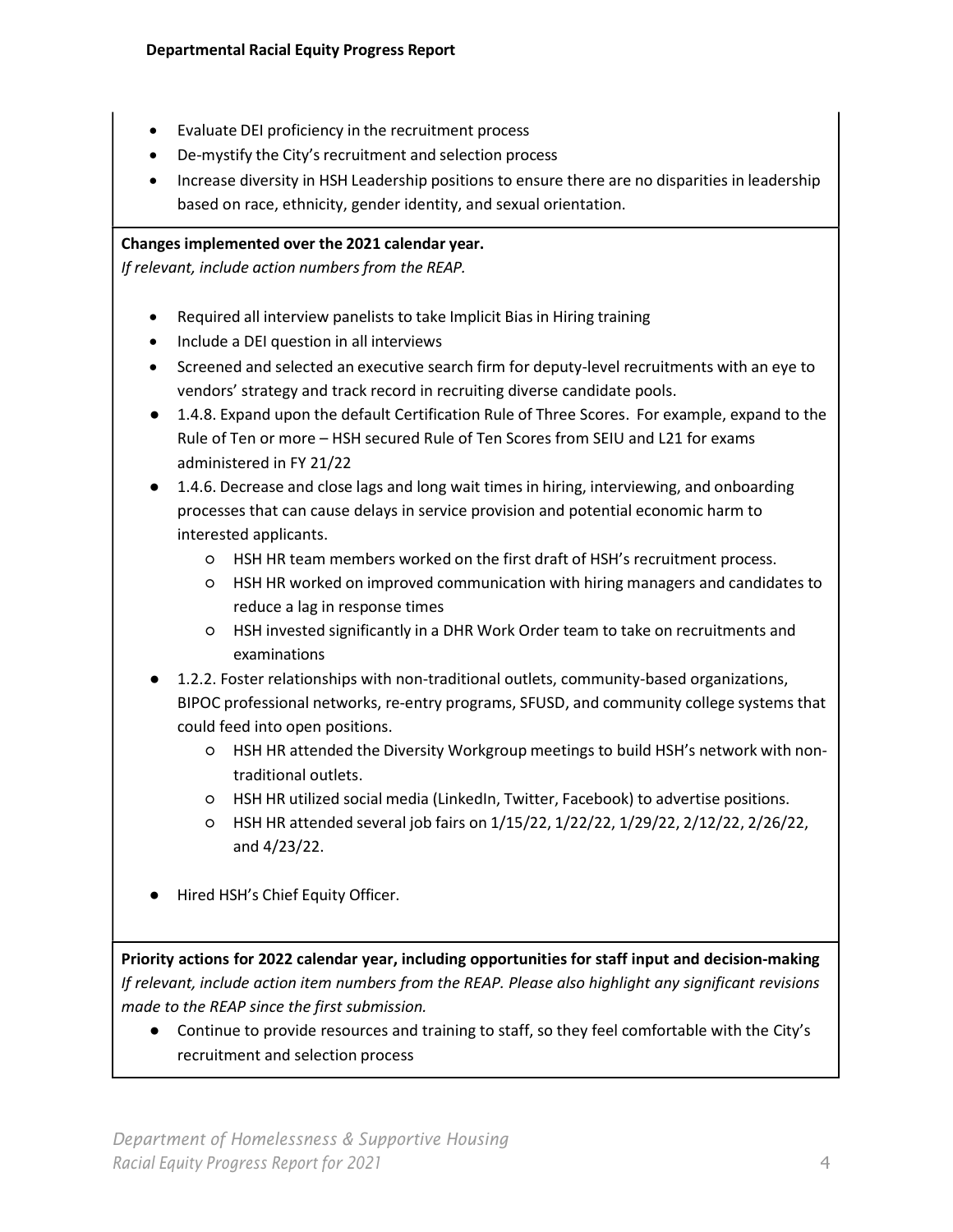- HSH HR started working on an Interview Skills training for all hiring managers. The goal is to administer the training by the end of the summer of 2022.
- DHR will conduct an HSH only Growing Your Career Training for HSH Staff on 4/20 and 4/28.
- Increase diversity at HSH, particularly in leadership positions.
- Issue the first draft of the Department's Equitable Hiring Policy by the end of the calendar year (December 2022).
- Continue participation in local career fairs
- DHR is working with HSH's Chief Equity Officer to start new recruitment for the 1232 Training Officer. The goal is to fill the position by the end of summer 2022.
- Fill vacancies to assist with workload concerns.
- Previous listening sessions highlighted a need for managers to receive DEI-based training to align our DEI protocols in drafting interview questions, conducting the interviews themselves, and developing equity goals as it pertains to those roles. The CEO and HR are working to brainstorm potential training opportunities or strategies to equip managers with these skills. Still, they have prioritized developing our all-staff DEI training series until we hire a DEI training officer.
- Staff input will be offered on each of these items on a monthly and quarterly basis. Beginning in the Fall of 2022. The CEO is working to schedule quarterly staff listening sessions to share more targeted updates to the racial equity action plan and hear feedback from staff and supervisors on our equity needs. We plan to have these listening sessions scheduled by the fall of 2022 after our first round of DEI training for HSH colleagues.
- The CEO will also continue to offer office hours for staff to share concerns on equity items in the department and on the REAP

#### 2. Retention and Promotion

- Consistent with the Hiring and Recruitment Goals, HSH aims to be an employer of choice.
- Promotional information: In the current year, HSH has a 29.10% promotional rate (57 total employees since July 1, 2021. 67% of these employees were people of color).
- HSH aims to decrease the amount of turnover within the department (no reduction goal was set in 2021). Given the nature of our turnover, we are unclear about a reasonable reduction goal since department turnover is around 22%. We will use data from other city departments of a similar size to set a reduction goal by Q2 of 2022 that is realistic for our unique challenges. When using analyzing our data to set a targeted goal we will ensure that we are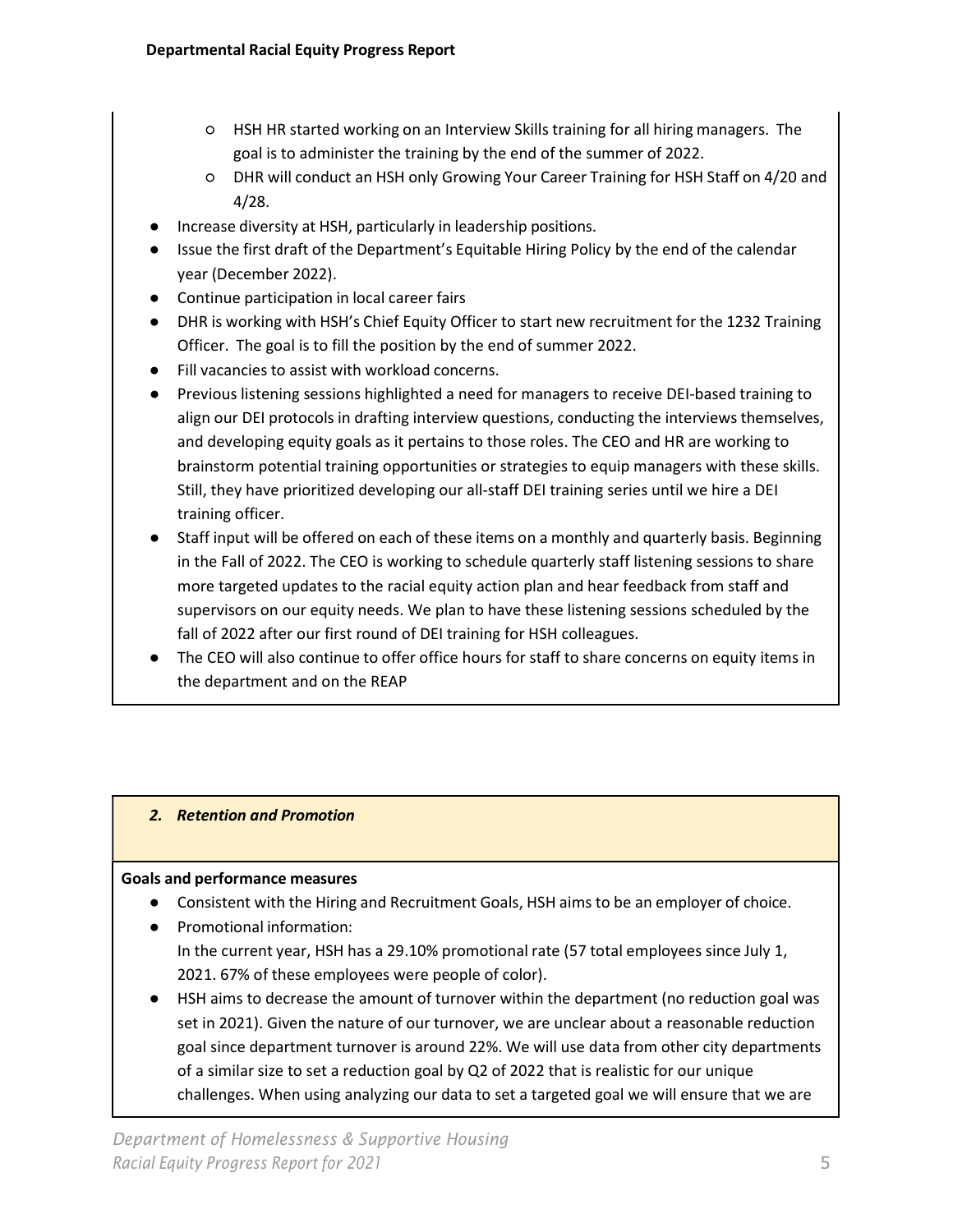accounting for disparities in our turnover based on race, ethnicity, gender identity, and sexual orientation. We will also use end-of-year data to target any disparities that persist.

- Strategies to increase promotion are addressed in the progress report's Diverse and Equitable Leadership section
- We transitioned 16 of TE positions to PCS.

#### Changes implemented over the 2021 calendar year.

If relevant, include action numbers from the REAP.

- HSH-HR published an intranet site to make policies, HR presentations, training resources, manager resources, workforce reports, more accessible to all staff.
- 1.4.7. Formalize and standardize the onboarding process for full-time and part-time staff, volunteers, interns, fellows, and freelancers- HSH-HR implemented a standard onboarding script for the team so that onboarding is consistent for all new hires and trained other HR staff on the process.
- 2.3.3. Develop a process for "acting/interim" roles to avoid staff working these roles for extended time periods without compensation – HSH HR provided the first draft of this policy to the Executive Team for review.
- 3.1.2. Track separations and analyze subsequent disaggregated data. Pay special attention to data pointing to biases against staff of color - HSH HR piloted an optional exit interview to understand why PCS employees leave HSH so that recommendations can be made to improve retention. It added an option for staff to submit feedback via MS Forms to capture the exiting employees who may not feel comfortable with an in-person exit interview.
- Supported staff to participate in citywide leadership program opportunities (MEA leadership program, Leadership SF, SEIU Work-Study program)

## Priority actions for the 2022 calendar year, including opportunities for staff input and decisionmaking

If relevant, include action item numbers from the REAP. Please also highlight any significant revisions made to REAP since the first submission.

- Based on exit interview data, employee listening sessions, and survey feedback, HSH's onboarding experience needs improvement. Select staff without prior government experience have shared that they do not feel fully supported in understanding the full scope of their role. Due to understaffing, managers and supervisors have also expressed challenges in supporting their staff with training due to being understaffed. Additionally, while our onboarding process generally covers information about city employees, we need to do a better job of sharing the comprehensive scope of HSH's work, and how all positions carry out the department's work
- HSH HR/DEI/Chief Equity Officer will partner to determine how to enhance the internal onboarding experience. A joint plan will be drafted by August 2022.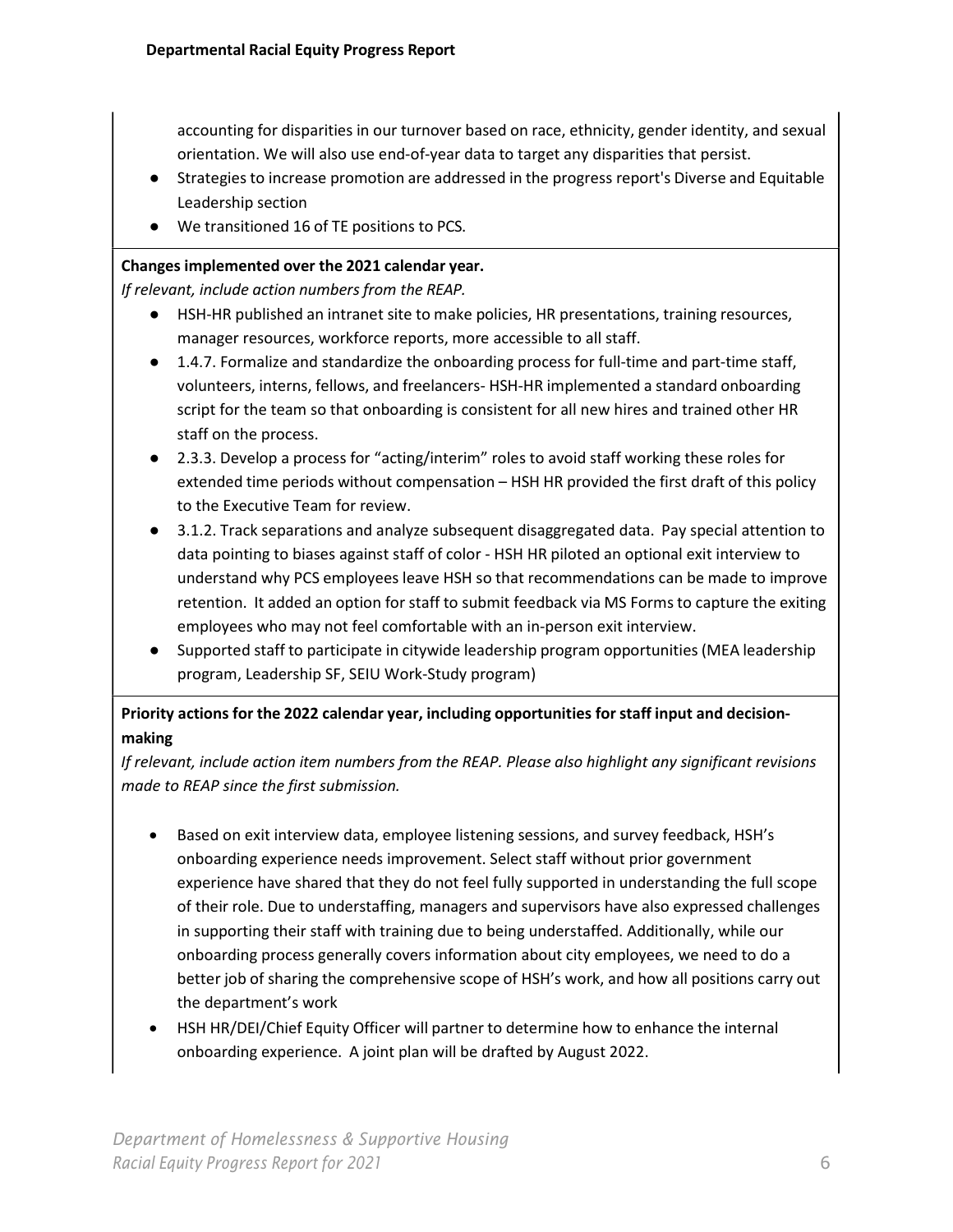- Collectively establish a turnover reduction rate goal for FY 22/23 with HSH-HR, Executive Team, and DEI Committee feedback. We recommend a 15% decrease but will use other City Department turnover data to set our goal. This goal will be shared in an all-staff meeting in September. At the end of the calendar year, sunset the exit interview pilot and recommend a process on how HSH-HR will implement exit interviews to possibly expand it to all exiting employees (not just PCS employees leaving the department).
- Executive Leadership worked with Human Services Agency's HR to pilot a program where HSH employees can take training classes related to DEI, communication, computer skills, and business writing starting in May. The goal is to evaluate the pilot regarding staff participation and effectiveness of the classes to determine if HSH and HSA will continue the program.
- Staff input will be offered on each of these items on a monthly and quarterly basis, beginning in the Fall of 2022. The CEO is working to schedule quarterly staff listening sessions to share more targeted updates to the racial equity action plan and hear feedback from staff and supervisors on our equity needs.
- The CEO will also continue to offer office hours for staff to share concerns on equity items in the department and on the REAP

#### 3. Discipline and Separation

- Develop and share a tracking system to analyze disciplinary actions and separation data utilizing demographic information by race and ethnicity to daylight trends for biases against staff of color. Investigate trends by race and ethnicity year over year to target racial disparities based on bias. Publish system by Q1 of 2023. Use end-of-year data to utilize demographic goals to target overrepresentation by race, ethnicity, gender, and sexuality. Note special attention to a decrease in disciplinary incidents and separation by race, ethnicity, gender identity, and sexual orientation.
- Train supervisors and managers on institutional and interpersonal bias and prejudice to lessen the impact of inequity in discipline and separation from the department. Create general sessions for all colleagues and additional leadership training to respond to institutional and interpersonal bias incidents. The program will be launched by the beginning of 2023. In the interim of hiring our DEI training officer by the end of summer, HSH will also share training opportunities for supervisors and managers to participate in HSA's training.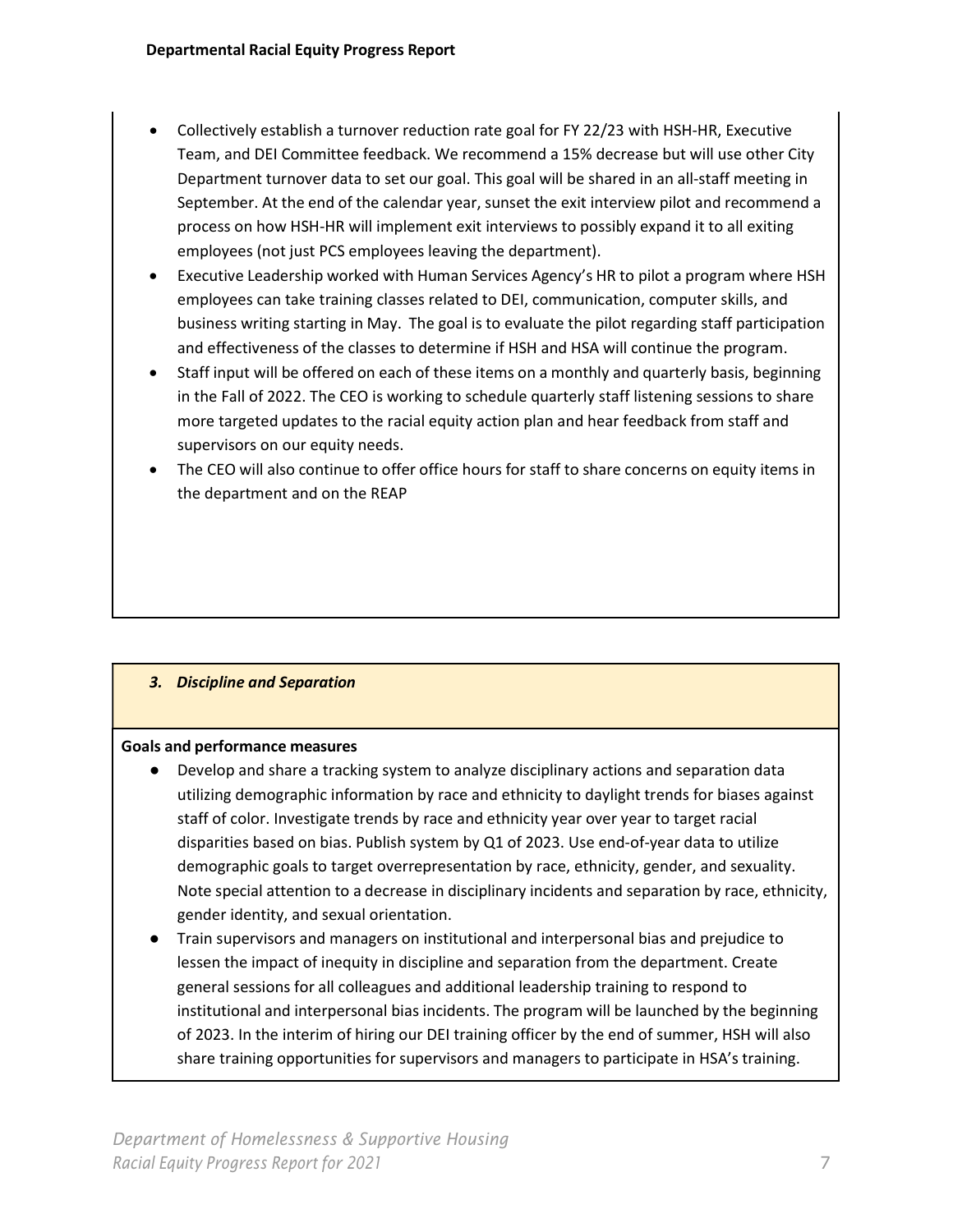Implement a mediation process for colleagues and leadership to reduce the instances of disciplinary actions or separations. See a reduction of disciplinary incidents and separations by 20-30% from the year prior, explicitly centering on historically marginalized communities. Use end-of-year data to utilize demographic goals to target disparities by race, ethnicity, gender, and sexuality. Note special attention to a decrease in disciplinary incidents and separation by race.

#### Changes implemented over the 2021 calendar year.

If relevant, include action numbers from the REAP.

- In 2019, we began tracking discipline data by race for full-time employees. This data collection format needs to extend to position type and team within the department to ensure that we can track trends among discipline data and include methods to track repeated disciplinary decisions by supervisors or managers. In years prior our data collection has not been comprehensive. Therefore, our general goals around discipline and separation have not been detailed enough. Additionally, our department has struggled to develop transparent systems of accountability on this item which has continued a dynamic of distrust from colleagues and leadership.
- We have conflicting guidance on how much demographic information we can share when reporting discipline and separations. With the separation of our only Black Deputy Director, some staff continue to experience distrust of executive leadership. Trends in our discipline and separations reveal that racial bias is an issue within HSH. It is also true that specific protocols in HR or at the city level don't allow us to share detailed demographic information about discipline and turnover due to privacy protections. We must balance establishing transparency while ensuring anonymity in our reporting. CEO suggests engaging in a planning process with HR and racial equity leaders across the city to discuss this issue with our City Attorney to improve on this area and share information with staff by the end of Q2 FY22
- DHR launched its inaugural peer mediation program.

## Priority actions for the 2022 calendar year, including opportunities for staff input and decisionmaking

If relevant, include action item numbers from the REAP. Please also highlight any significant revisions made to REAP since the first submission.

- 3.1.1 Track disciplinary actions and analyze subsequent disaggregated data. Pay special attention to data pointing to biases against staff of color.
- 3.1.2 Track separations and analyze subsequent disaggregated data. Pay special attention to data pointing to biases against staff of color.
- 3.1.3. Train supervisors on bias and equitable and compassionate discipline and separation.
- 3.1.4 Implement alternative dispute resolution opportunities, such as mediation, to resolve interpersonal issues, thus reducing the need for separation and traditional disciplinary measures. Encourage a "scaled back" discipline process. Schedule a peer mediation presentation by DHR or HSH HR on the City's peer mediation program by October 2022.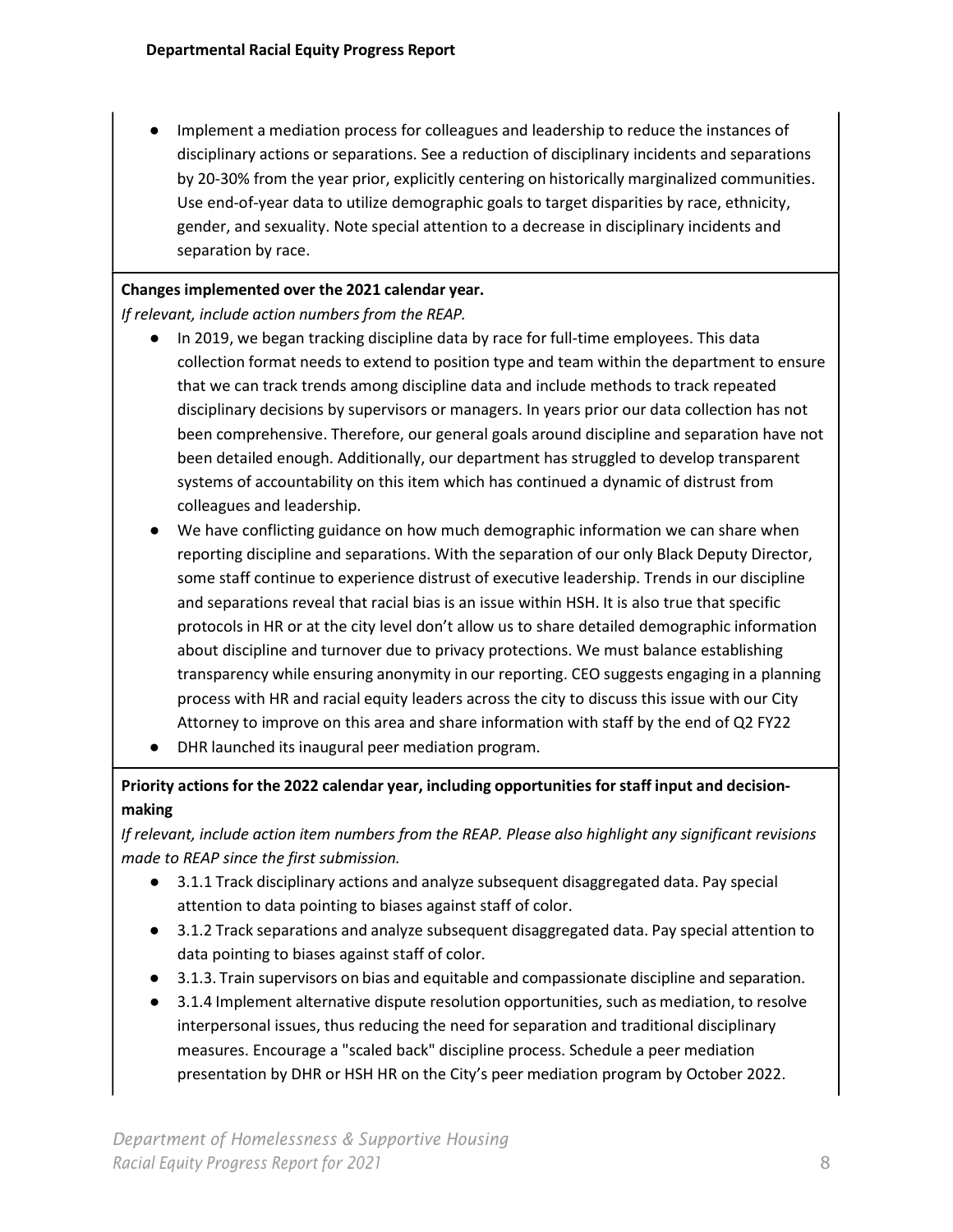- 3.1.5 Standardize discipline procedures and corrective actions to ensure that all employees receive the same level of discipline from a particular policy. Staff input will be offered on each of these items on a monthly and quarterly basis, beginning in the Fall of 2022. The CEO is working to schedule quarterly staff listening sessions to share more targeted updates to the racial equity action plan and hear feedback from staff and supervisors on our equity needs.
- The CEO will also continue to offer office hours for staff to share concerns on equity items in the department and on the REAP

#### 4. Diverse and Equitable Leadership

- HSH will develop a mentorship program to support BIPOC and LGBTQIA colleagues to increase promotion pathways, and consistent professional development. By the end of 2022, we will establish a cohort of emerging leaders and pair them with managers to support their professional development. We will set a goal of 15-20% of this cohort to assume management positions within the department or city by 2024. The purpose of the program is to create opportunities for HSH staff to learn alongside current HSH supervisors and leadership. This program seeks to make all staff more knowledgeable about the promotional positions they are interested in, while also ensuring colleagues are competitive when they enter the civil service or permanent exempt process for these positions. Policies that may prevent some cohort members from being eligible to attain leadership positions will need to be to be examined from multiple angles (various unions, DEI Committee, CEO, ORE, DHR). These groups should advocate to conduct an equity analysis of these policies for the long term. In the short term, policies that cannot be changed should be shared with cohort participants so that they have all the knowledge of what they would need to have in addition to training and applicable experience.
- Ensure that employees of color and employees from historically underrepresented communities are promoted at the same rate as their white, cis-gendered, and heterosexual counterparts.
- HSH leadership will advocate against city policies that prevent people from historically underrepresented backgrounds from being eligible for leadership positions within the department and work to implement restorative justice policies against testing for designated positions. Racial Equity Leaders within HSH, alongside Racial Equity leaders from other city departments, will work in monthly meetings to develop a plan on how to advocate against these policies. HSH will work to identify existing citywide/DHR tables where these items are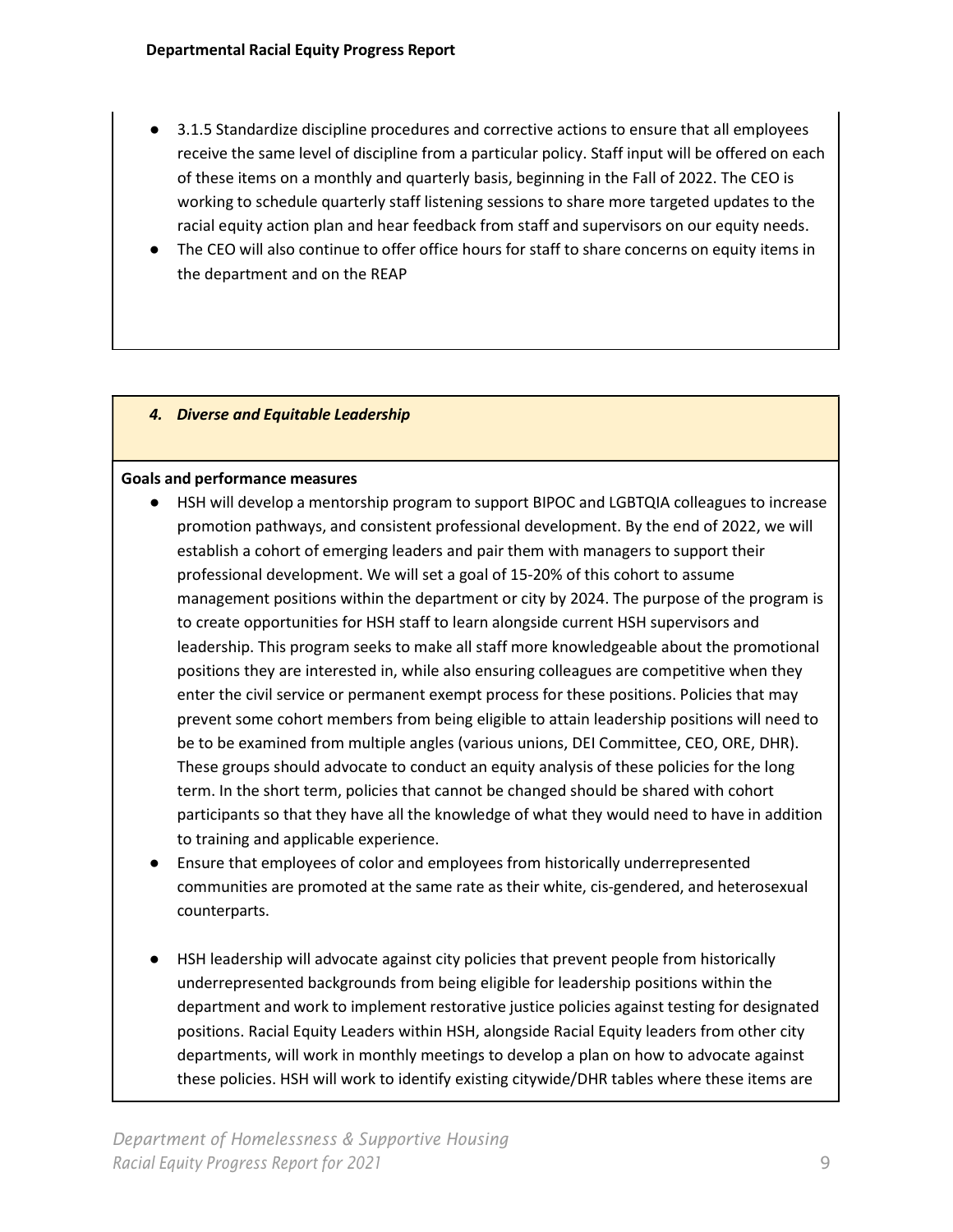discussed and ensure we are present for the discussions. If the right tables don't exist, we will work to build a coalition with other city departments to ensure these conversations happen with DHR. We will ensure that updates are shared in our DEI presentations on a quarterly basis.

● Collect and report data on senior and junior level leadership demographics in a department annual report.

#### Changes implemented over the 2021 calendar year.

If relevant, include action numbers from the REAP.

● A total of 57 promotions among staff occurred in this time period. 19 white colleagues, and 38 BIPOC colleagues were promoted. Additionally, executive leadership welcomed an Executive Director and three Deputy Directors of color to the leadership team in 2021.

## Priority actions for the 2022 calendar year, including opportunities for staff input and decisionmaking

If relevant, include action item numbers from the REAP. Please also highlight any significant revisions made to REAP since the first submission.

- 4.1.1 Adhere to a hiring and recruitment policy aligned with the citywide racial equity framework and the departmental REAP.
- 4.1.2 Commit to ongoing racial equity training and development for leadership.
- 4.1.3 Incorporate senior leadership demographics in the department's annual report.
- Staff input will be offered on each of these items on a monthly and quarterly basis, beginning in the Fall of 2022. The CEO is working to schedule quarterly staff listening sessions to share more targeted updates to the racial equity action plan and hear feedback from staff and supervisors on our equity needs.
- The CEO will also continue to offer office hours for staff to share concerns on equity items in the department and on the REAP

#### 5. Mobility and Professional Development

- HSH will develop an internal mentorship program to create pathways and pipelines for BIPOC colleagues to have increased access to promotion opportunities. HSH will improve pathways of historically marginalized colleagues to leadership to ensure colleagues are promoted at the same rate as their white counterparts over 2 years.
- The CEO, in concert with HR, will develop and facilitate professional development trainings to support Executive Leadership, Supervisors, and Managers to assist them in responding to incidents of institutional and interpersonal bias when working with their employees. By the end of 2024, our goal is that 100% of EL, Supervisors, and Managers will undergo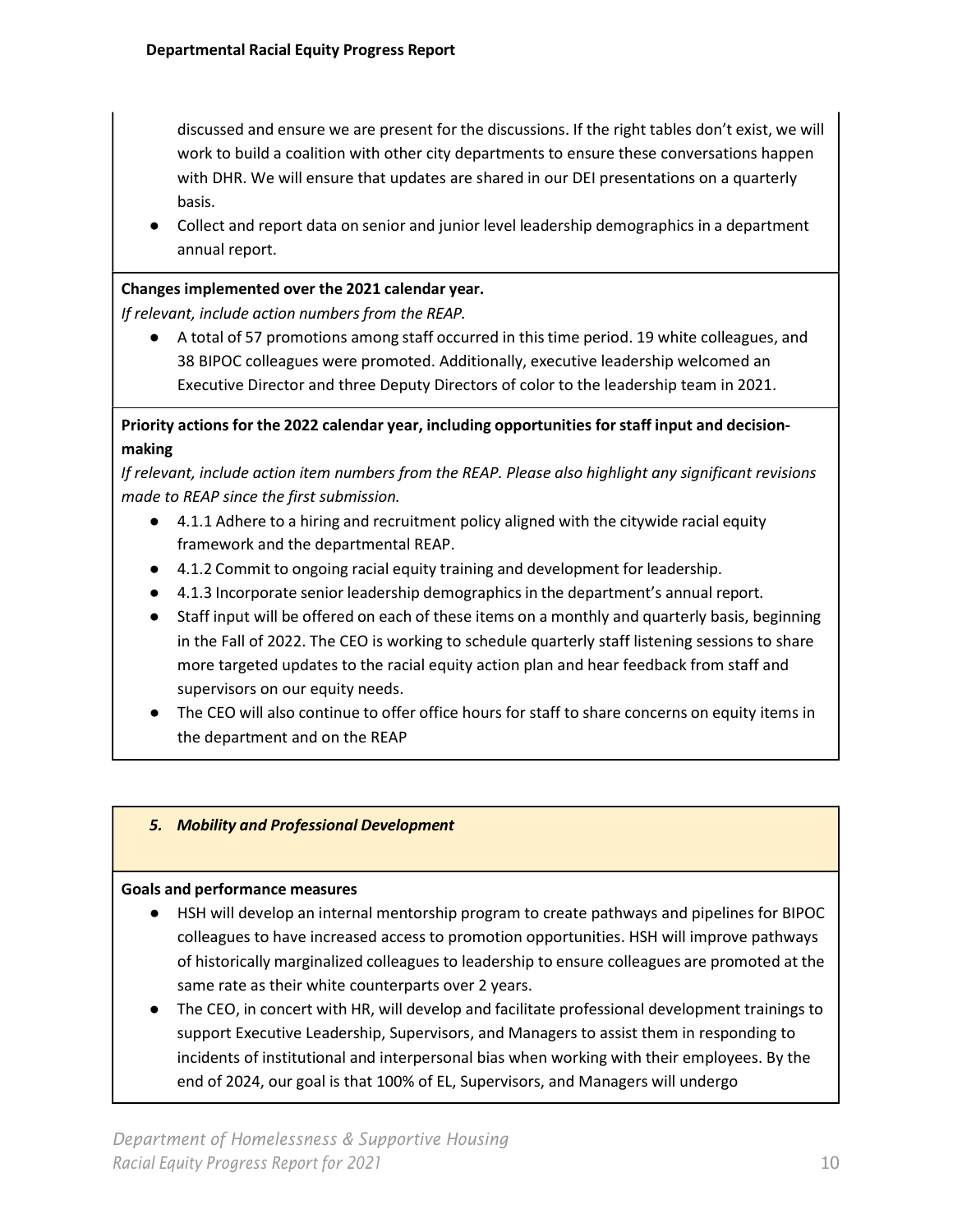management training and will be able to apply an intersectional equity lens to their coaching and development of staff. In their coaching of staff, managers and supervisors will demonstrate intersectional fluency in their reporting.

- In collaboration with the DEI committee, EL and HR, HSH will develop a protocol to offer internal & external training to all colleagues and ensure that supervisors have support to carry colleagues' workload while they attend training. To ensure equity in this process, we will track attendance of all training opportunities so that all teams/colleagues have access to training equitably. We will also publish and share the process for all staff on how to request trainings inside and outside the city. The annual DEI survey will measure progress.
- HR and the CEO will consistently message opportunities for all colleagues offered by the city and outside the city to support their overall professional development and skill-building goals. Progress will be measured on the annual DEI survey, a report sharing trainings attended by various team members, and a report sharing the list of trainings offered during the year.

#### Changes implemented over the 2021 calendar year.

If relevant, include action numbers from the REAP.

- Section 5.1 of our R.E.A.P has primarily been unaddressed in 2021. With such a high turnover rate in the department and the limited bandwidth of colleagues, managers, supervisors, and HR, many of the goals outlined in the REAP have not been initiated. PPARs and PIPs continue to support staff development across the department, but no additional training or professional development has been instituted to support all colleagues.
- HSH encouraged support staff to participate in city-wide leadership program opportunities including 24+ training for managers, the MEA leadership program, Leadership SF, and the SEIU Work Study program. This year our focus is to target training to support supervisors and front-line staff.

## Priority actions for the 2022 calendar year, including opportunities for staff input and decisionmaking

If relevant, include action item numbers from the REAP. Please also highlight any major revisions made to REAP since the first submission.

- 5.1.1 Require formal DEI training for all staff regardless of full/part-time status or seniority. Staff input will be assessed using the annual DEI survey in addition to advocacy opportunities in all-staff meetings.
- 5.1.3 Offer opportunities for continual and extended learning to be included in the annual budget. Finance will track the remaining funding available for colleagues who have/will attend professional development.
- 5.1.5 track professional and skill development and assess annually, specifically targeting underrepresented staff of color.
- 5.2.2 Create a mentorship program between senior and junior level staff.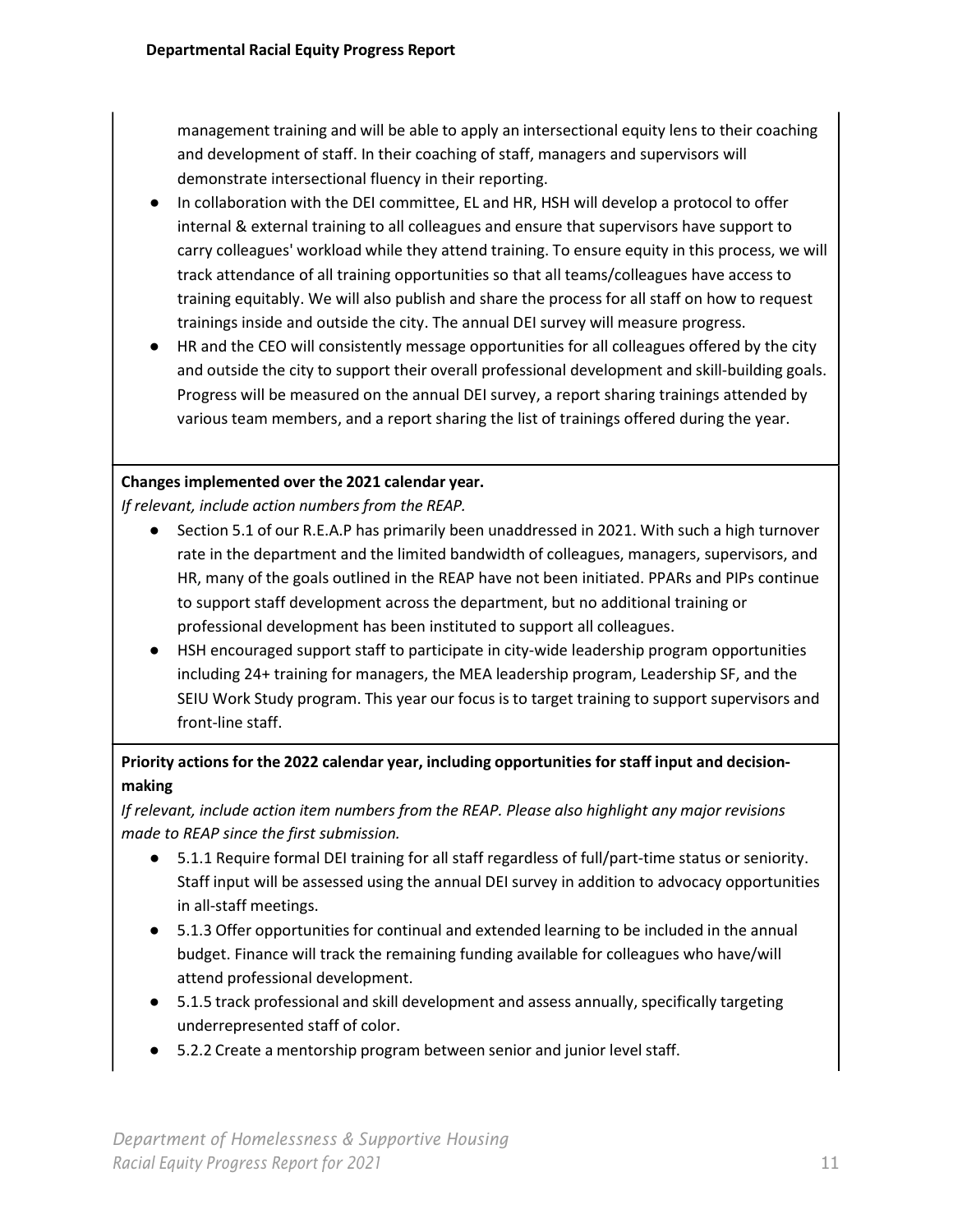Success will be determined by the percentage of cohort participants receiving promotions within the department in addition to the number of professional development goals met on their plan.

- Staff input will be offered on each of these items on a monthly and quarterly basis, beginning in the Fall of 2022. The CEO is working to schedule quarterly staff listening sessions to share more targeted updates to the racial equity action plan and hear feedback from staff and supervisors on our equity needs.
- The CEO will also continue to offer office hours for staff to share concerns on equity items in the department and on the REAP

#### 6. Organizational Culture of Belonging and Inclusion

- By the end of the year, the CEO will hire a DEI-focused Training Officer to assist in creating and facilitating all future professional development sessions.
- HSH will lead a series of three DEI-based trainings focused on White Supremacy Culture at the systemic/institutional, interpersonal, and internalized levels, and equip staff with an increased fluency of how these concepts manifest in society, and the Homelessness Response System. Through exit surveys and breakout groups, HSH colleagues will improve the overall fluency of staff on these issues by 30-50% and apply this increased fluency to their roles consistently. Colleagues will also be able to speak to how equity manifests in their work with more consistency. The goal will be measured through pre- and post-session surveys, PIPS, PARS as well as the annual HSH DEI survey.
- Propose a "Champions of Racial Equity Program," a 30-day challenge where colleagues are sent a daily resource centering equity for a month.
- HSH will work with city providers, non-profits, and other city departments to facilitate more focused training on intersectional, systemic, and interpersonal oppression/bias to subdepartments within HSH to improve the fluency of all constituencies, including front-line staff, in improving the conditions and services of the clients we serve. Exit surveys of staff and surveys to clients will measure success annually.
- Design a DEI-based survey for providers and clients to inform our external equity items.
- HSH will work with external consultants to develop a series of training for front-line staff focused on intersectional systemic oppression to ensure staff are better equipped to support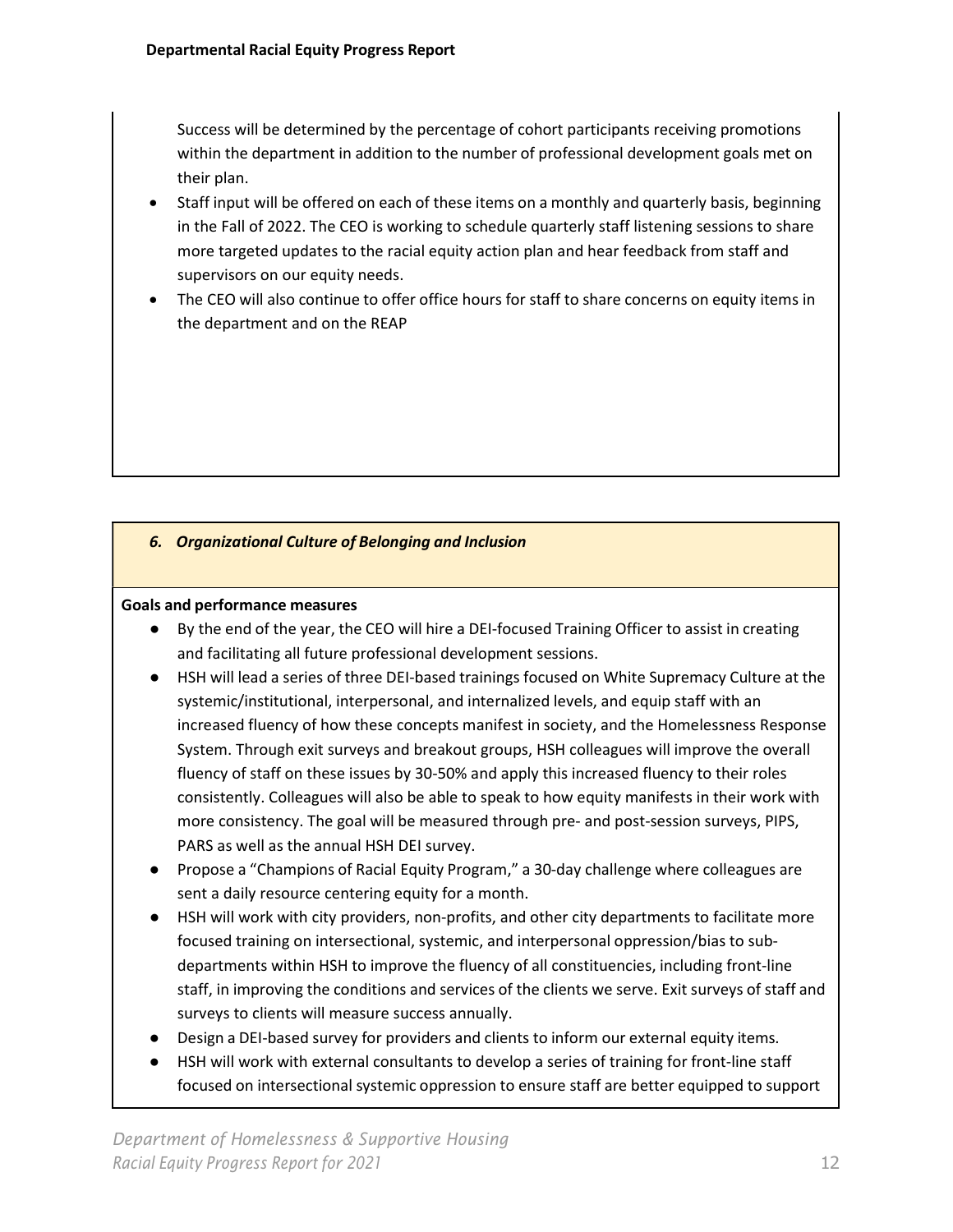clients experiencing homelessness and interacting with the homeless response system. Preand post- surveys of staff and clients will measure success annually.

- Through our HSH features initiative, we will utilize heritage months to honor HSH staff by conducting 'My Identity, My Work' interviews to celebrate the work of our colleagues, learn more about their passions outside of work, and provide avenues for community building. These features will be shared weekly via our DEI messaging and communicated on the DEI intranet page.
- Once a month, HSH will host events targeting social justice topics for colleagues to participate in. The events will present a resource and allow colleagues to engage in dialogue focused on themes raised in the resource. Events will be conducted in a hybrid format to ensure accessibility for in-person and virtual work.

## Changes implemented over the 2021 calendar year.

If relevant, include action numbers from the REAP.

- In 2021, HSH hired its inaugural Chief Equity Officer.
- Established the DEI Committee Charter and welcomed new members to the committee.
- Published the NIS Report publicly to review feedback of our REAP and the goals outlined in the plan.
- 6.2.3 DEI Committee created the DEI intranet page to create, maintain, and make a digital space available for all staff to share.
- 6.3.5 Encourage individual forms of inclusive identity expression. (Pronouns in our email signatures and a common practice when introducing ourselves in internal and external meetings.)
- Invested in translation services for all community meetings.

## Priority actions for the 2022 calendar year, including opportunities for staff input and decisionmaking

If relevant, include action item numbers from the REAP. Please also highlight any significant revisions made to REAP since the first submission.

- 6.1.3 Develop a REAP that is updated on an annual basis via our DEI intranet page.
- 6.1.4. Regularly report to staff, CBOs, and SFAC REAP updates.
- 6.1.6 Have staff participate in trainings, conferences, and discussions that promote a broader understanding of racial/intersectional equity.
- 6.1.7. Conduct an annual staff survey that assesses the department's commitment to an organizational culture of inclusion and belonging.
- 6.4.1. Incorporate a process to gather community feedback on projects, events, and communications that involve or will impact the community. (S.F.A.C. working groups, BIPOC Providers, OCOH, and H.E.S.P.A.).
- 6.4.2 Find opportunities to invest in and support the communities the department serves, centering BIPOC-Led organizations in our advocacy.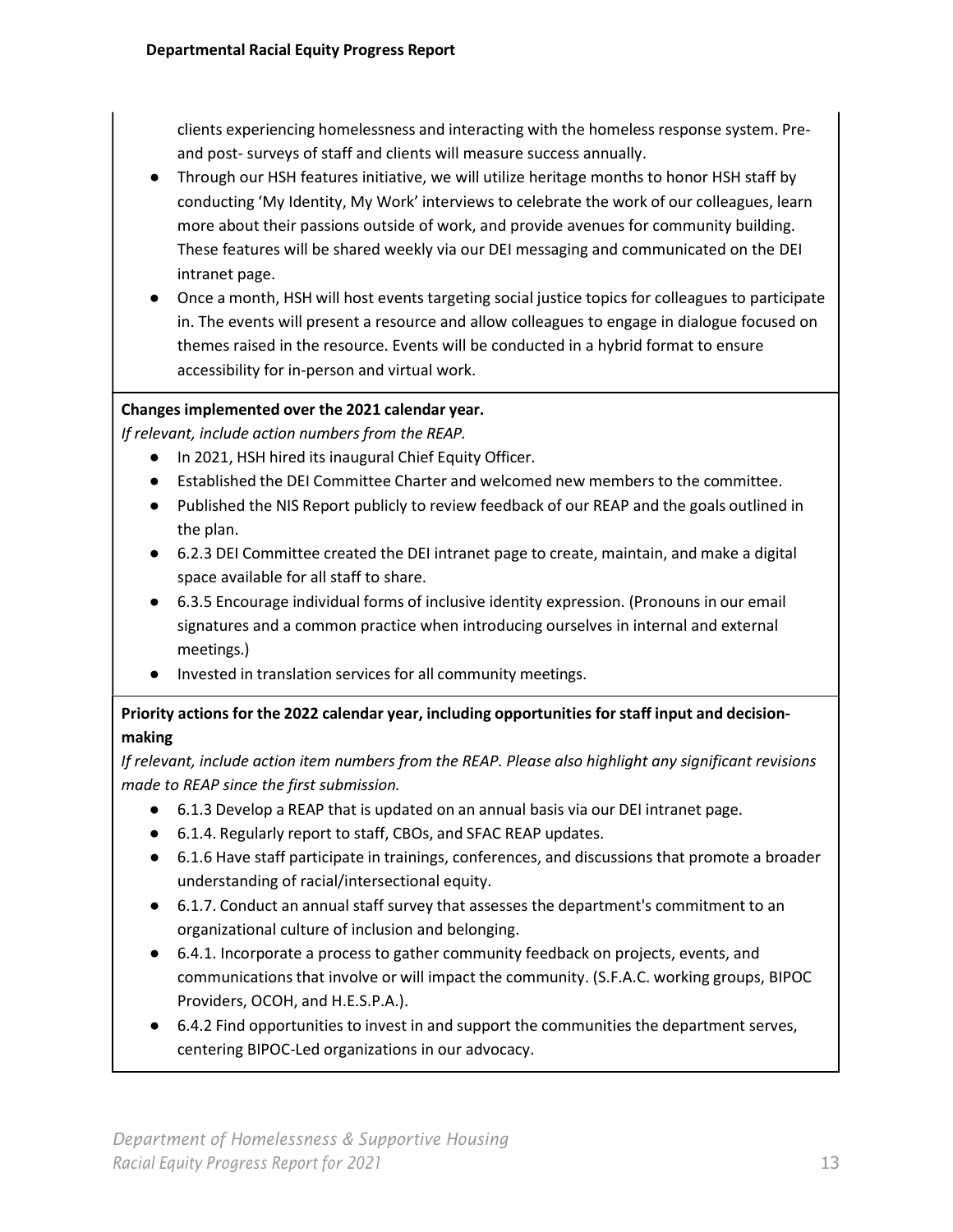- Staff input will be offered on each of these items on a monthly and quarterly basis, beginning in the Fall of 2022. The CEO is working to schedule quarterly staff listening sessions to share more targeted updates to the racial equity action plan and hear feedback from staff and supervisors on our equity needs.
- The CEO will also continue to offer office hours for staff to share concerns on equity items in the department and on the REAP

#### 7. Boards and Commissions

#### Goals and performance measures

- Not applicable. HSH does not have a board or commission that we report to.
- HSH will be collaborating with external groups to create our strategic plan and our work to define our equity goals. We will share updates once those goals have been shared in our updated racial equity action plan later this year.

#### Changes implemented over the 2021 calendar year.

If relevant, include action numbers from the REAP.

● Not applicable.

Priority actions for the 2022 calendar year, including opportunities for staff input and decisionmaking

If relevant, include action item numbers from the REAP. Please also highlight any major revisions made to REAP since first submission.

● Work with SFAC, BIPOC Providers, and people with lived expertise to set equity goals defined in the strategic plan. Work to develop equity metrics with this body so that HSH ensures transparency and accountability in our reporting.

#### Department Resourcing for Phase 1 REAP

Please describe your department's resourcing for Phase 1 REAP implementation in 2021. Include employee names, titles, and organizational charts. Note the designated Racial Equity Leader(s) with an asterisk. Please clearly distinguish between:

- Staff who were assigned full-time (all responsibilities were directly related to Phase 1 REAP and other departmental racial equity work)
- During 2021, Phase 1 of the REAP HSH hired the inaugural Chief Equity Officer and currently is the sole staff person overseeing our DEI programming.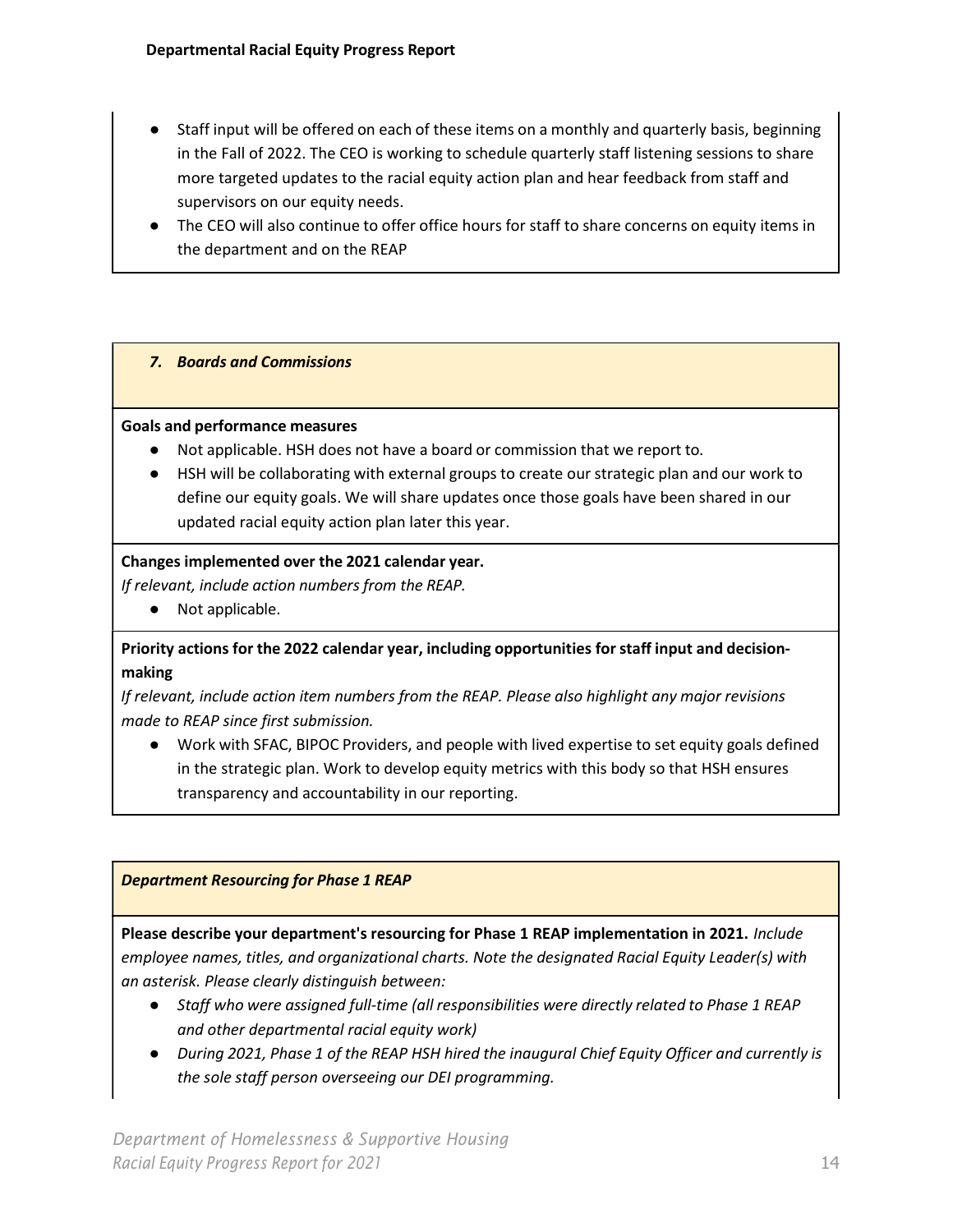- Staff assigned part-time (had responsibilities not directly related to racial equity, which were reduced for them to take on racial equity work) In early 2022, the DEI Committee established their Charter. The Committee became an active body that supports our internal and external DEI initiatives. There are currently 12-15 members of the DEI Committee who have a portion of their role supporting this work. DEI Committee members receive comp-time for any additional DEI work outside of the workday. However, until we demonstrate how equity intersects with every role at HSH, our equity work will still feel separate from colleagues' dayto-day tasks.
- Staff who were voluntary (had responsibilities not directly related to racial equity, which were not reduced for them to take on racial equity work) N/A
- Consultants/vendors (including firm name and contact number, if applicable) (From programs, EL, or HR NIS
- We will propose a policy that permits work done outside of regular hours in addition to the work that is assigned to qualify as comp-time to ensure that DEI is embedded in the role of all colleagues. With minimal resources and funding to hire a large team, this can serve as an opportunity for more colleagues to be engaged in our DEI efforts.

#### What changes, if any, do you plan for 2022?

In 2022 we will be expanding HSH's equity office to hire an equity analyst and a DEI Trainer to focus on professional development content and diversity trainings centering on intersectional equity. We will work with contractors to respond to the racial and SOGI disparities in coordinated entry and the HRS system. Additionally, we will continue to work with external groups such as SFAC and the LHCB to ensure accountability in the goal setting and implementation of the equity goals stated in our strategic planning. Updates to the REAP will be shared every quarter at all-staff meetings.

#### **Attachments**

#### Workforce and board/commission demographic data

Include relevant data on the status of racial equity within the department, such as race/ethnicity by job classification, average pay, discipline and separation, promotions, and changes over the last calendar year.

#### Racial Equity Action Plan

Link to or attach the current version of department's Racial Equity Action Plan

https://hsh.sfgov.org/wp-content/uploads/2021/01/HSH-Racial-Equity-Plan\_v1-01.29.21.pdf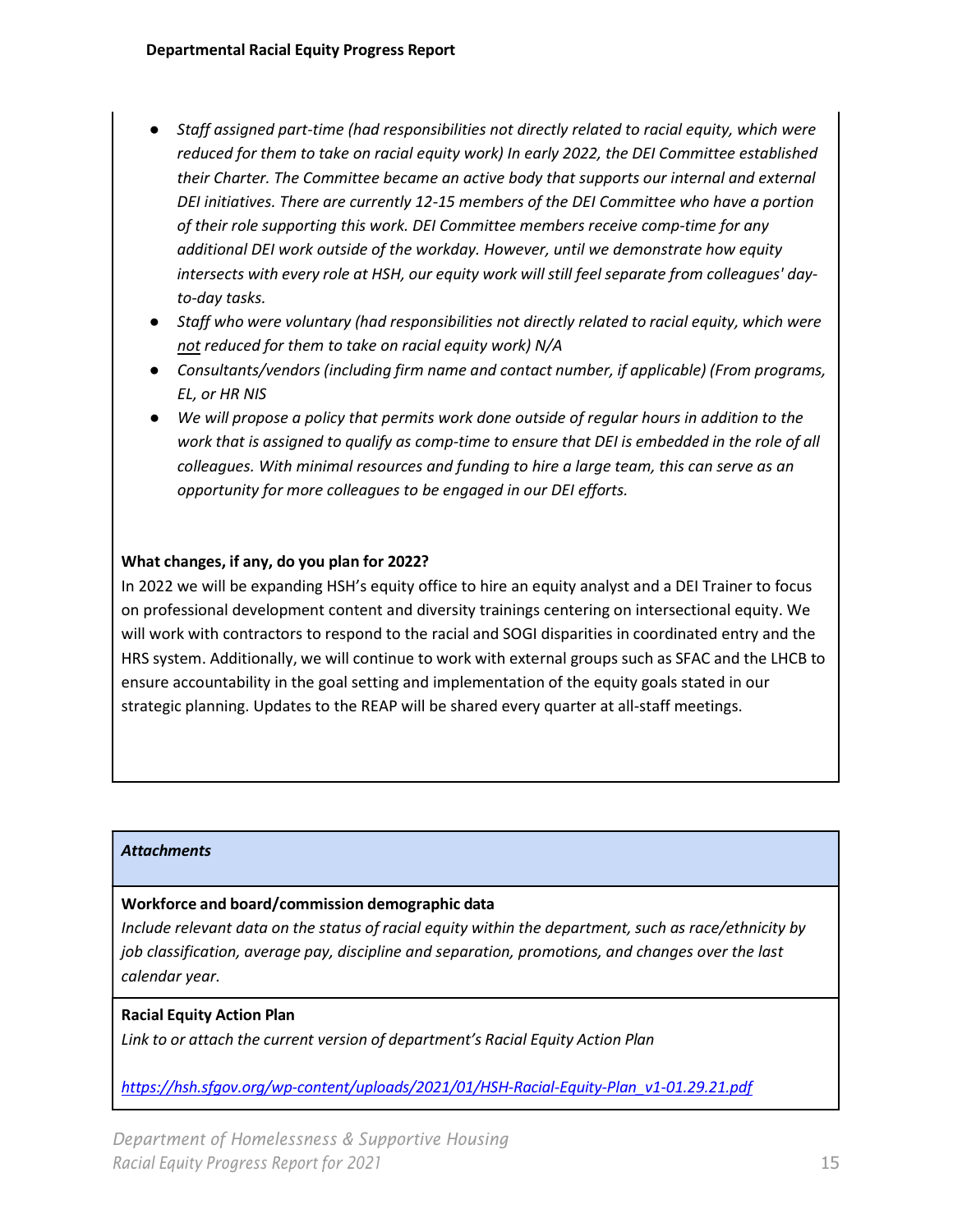Departmental Racial Equity Progress Report